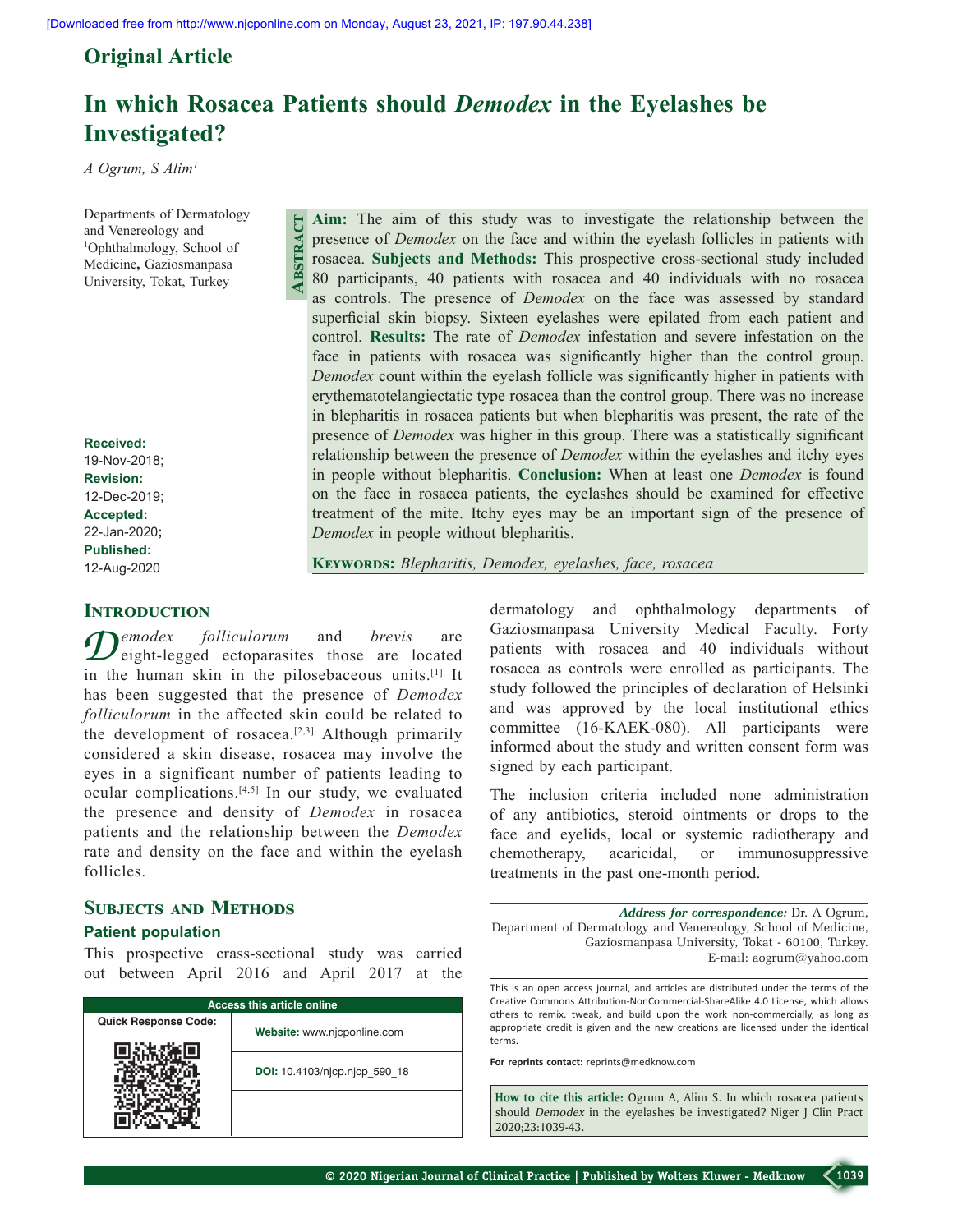The exclusion criteria were participants who had seborrheic dermatitis, acne vulgaris, and atopic dermatitis which could affect *Demodex* density. The patient and control group were also evaluated for the presence of blepharitis.

Eye symptoms (itching, burning, feeling of foreign body, feeling of weight, adhesion in the eyelashes, discharge) and findings such as dandruff, cylindrical dandruff, crusting, and meibomian gland obstruction were recorded.

#### **Procedure**

On the facial region, *Demodex folliculorum* was assessed by standard non‑invasive skin surface biopsy. Each patient had *Demodex* examination in three standard areas: the nose, chin, and right cheek. Prior to the examination, the names of the regions describing the area to be evaluated were written on each slide and areas of one cm2 on the slide were drawn with a waterproof pen. A drop of cyanoacrylate adhesive (about 0.05 ml) was dropped onto the one  $\text{cm}^2$  area marked on the slide. Each slide was placed on the relevant area and slowly removed after one minute. Two drops of immersion oil were placed on the slide, the lamellae was closed and examined rapidly under light microscope (x 40 and  $\times$  100 magnification) by a dermatologist. At least one Demodex detection in one cm<sup>2</sup> area was considered as infestation, detection of ≥ five *Demodex* was considered as severe infestation. To assess the presence of *Demodex* within the eyelash follicle, a total of 16 eyelashes were taken one by one, four of which were from the lower and upper eyelids of both eyes. Preparations immersed in oil and covered with lamellae were examined under light microscope (x 40 and  $\times$  100 magnification). The number of *Demodex* detected was recorded. At least one *Demodex* entity was considered positive.

#### **Statistical analysis**

Data for continuous variables were given as mean, standard deviation or median, first quartile, third quartile. Data for categorical variables were given as frequency, percentage. Mann–Whitney U test or Kruskal–Wallis test were used to compare distribution of variables between and among groups. Spearman correlation coefficient was used for direction of strength of the linear relationship between quantitative variables. Chi‑square test was used to compare the categorical data between and among groups. A  $P$  value  $\leq 0.05$  was considered significant. Analyses were performed using SPSS 19 (IBM SPSS Statistics 19, SPSS inc., an IBM Co., Somers, NY).

### **Results**

The number of participant in the study was 80. Forty of them were rosacea patients (34 females, six males)

| Table 1: The rate of Demodex infestation on the face and<br>within the eyelash follicle in patient and control groups |          |                                                   |                                    |               |  |  |
|-----------------------------------------------------------------------------------------------------------------------|----------|---------------------------------------------------|------------------------------------|---------------|--|--|
| <b>Demodex</b>                                                                                                        |          | Patients'<br>group $n$ $\left(\frac{9}{6}\right)$ | <b>Control</b><br>group $n$ $(\%)$ | P             |  |  |
| <b>Nose</b>                                                                                                           |          | 23(57.5)                                          | 31 (77.5)                          | 0.056         |  |  |
|                                                                                                                       | $^{+}$   | 17(42.5)                                          | 9(22.5)                            |               |  |  |
| Chin                                                                                                                  |          | 21(52.5)                                          | 32(80)                             | 0.009         |  |  |
|                                                                                                                       |          | 19(47.5)                                          | 8(20)                              |               |  |  |
| Cheek                                                                                                                 |          | 9(22.5)                                           | 22(55)                             | 0.003         |  |  |
|                                                                                                                       | $^{+}$   | 31 (77.5)                                         | 18 (45)                            |               |  |  |
| Face                                                                                                                  |          | 6(15)                                             | 17(42.5)                           | 0.007         |  |  |
|                                                                                                                       | $^{+}$   | 34(85)                                            | 23(57.5)                           |               |  |  |
| Face, $cm2$                                                                                                           | $\Omega$ | 6(15)                                             | 16(40)                             | $\leq 0.001*$ |  |  |
|                                                                                                                       | $1 - 4$  | 16(40)                                            | 22(55)                             |               |  |  |
|                                                                                                                       | $\geq 5$ | 18(45)                                            | 2(5)                               |               |  |  |
| Eyelash (bilateral)                                                                                                   |          | 3(7.5)                                            | 9(22.5)                            | 0.060         |  |  |
|                                                                                                                       | $^{+}$   | 37(92.5)                                          | 31 (77.5)                          |               |  |  |

\* Statistically significant difference between patient and control group was found between Demodex absence (zero) and Demodex of 1-4/cm<sup>2</sup> or ≥5/cm<sup>2</sup> . (+) available (‑) none

and 40 were in the control group (33 females, seven males)  $(P > 0.05)$ . The mean age of the patient and control group was  $48.45 \pm 9.22$  years (29-65 years) and 49.18  $\pm$  10.12 years (25-65 years) respectively  $(P > 0.05)$ . The disease duration of patients with rosacea was  $1-38$  years (mean:  $11.88 \pm 8.51$  years) while the age of onset of disease was 15–50 years (mean:  $36.4 \pm 7.93$ ) respectively. Eighteen  $(45\%)$  of the patients had erythematotelangiectatic and 22 (55%) had papulopustular type rosacea. The infestation rate on the face in rosacea patients was significantly higher than the control group  $(P = 0.007)$ . The rate of infestation in the eyelashes was similar in both groups (*P* > 0.05). But the *Demodex* count in the eyelashes in the patient group was significantly higher than the control group ( $P = 0.012$ ). The infestation rate, *Demodex* density, and count on the face and within the eyelash follicle in patient and control group were shown in Tables 1 and 2. Table 3 shows that the *Demodex* count and density within the eyelash follicle were significantly higher in erythematotelangiectatic type rosacea patients than the control group.

All rosacea patients who had *Demodex* on the face also had *Demodex* in the eyelashes, but half of the rosacea patients who did not have *Demodex* on their face had *Demodex* in the eyelashes. In the patient group, there was a statistically significant relationship between the presence of *Demodex* on the face and in the eyelashes, but not in the control group  $(P < 0.001)$ . The rate of blepharitis in the patient and control groups was  $92.5\%$  (n = 37) and  $85\%$  (n = 34) respectively (*P* > 0.05). *Demodex* rates in patient and control groups with blepharitis were 97.3% and 79.4%,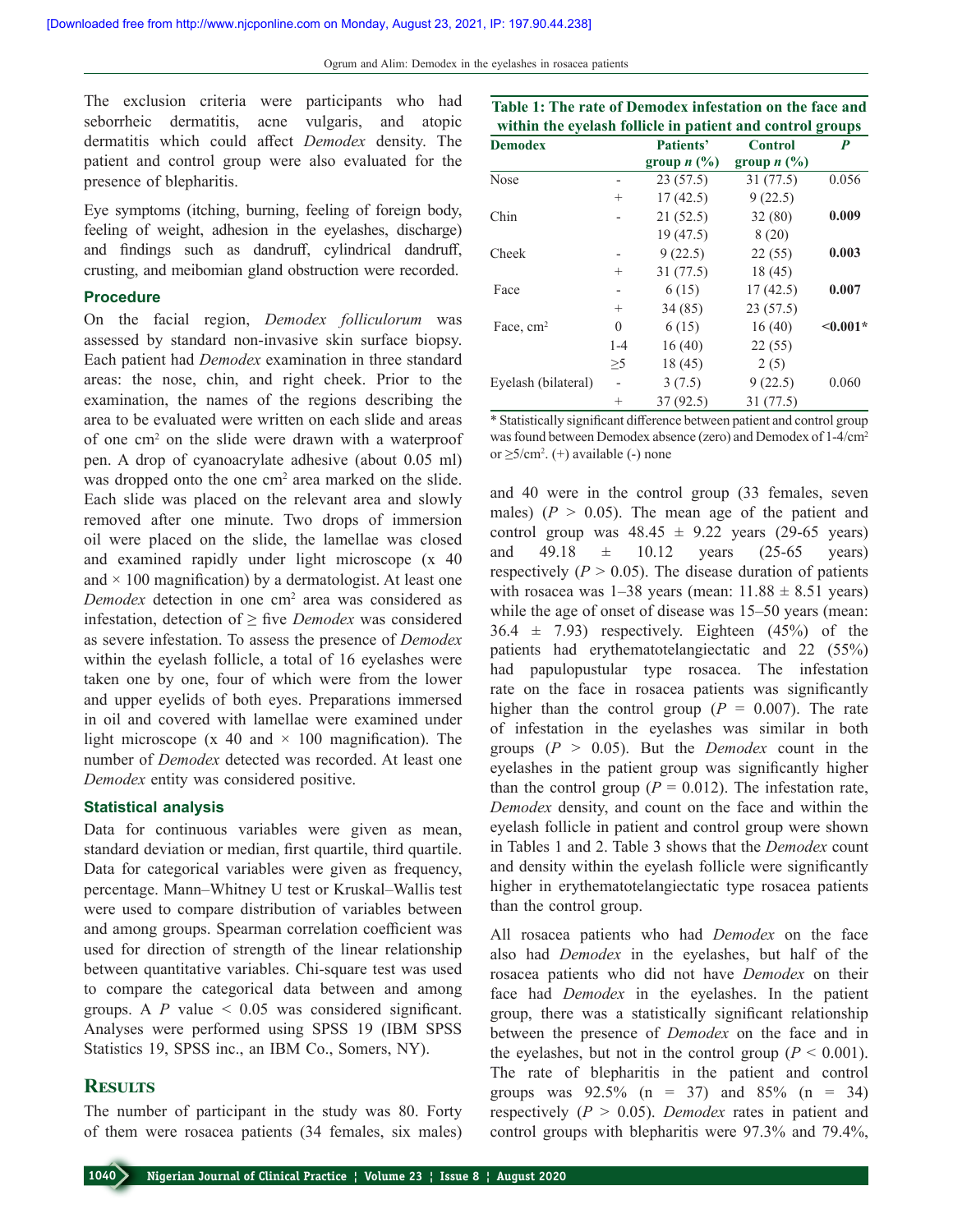| Table 2: Demodex count and density on the face and within the eyelash follicle in patients and control groups |                                                                                     |                    |         |  |  |  |  |
|---------------------------------------------------------------------------------------------------------------|-------------------------------------------------------------------------------------|--------------------|---------|--|--|--|--|
|                                                                                                               | Patients' group Demodex count Median [IQR] Control group Demodex count Median [IQR] |                    | P       |  |  |  |  |
| Cheek, count                                                                                                  | $4[1-14]$                                                                           | $0[0-2]$           | < 0.001 |  |  |  |  |
| Nose, count                                                                                                   | $4[1-14]$                                                                           | $0[0-2]$           | < 0.001 |  |  |  |  |
| Chin, count                                                                                                   | $0[0-7]$                                                                            | $0[0-0]$           | 0.004   |  |  |  |  |
| Face, count                                                                                                   | $9.5[2-24]$                                                                         | $1[0-5]$           | < 0.001 |  |  |  |  |
| Face, density, count/cm <sup>2</sup>                                                                          | $3.15[0.6-8]$                                                                       | $0.3[0-1.66]$      | < 0.001 |  |  |  |  |
| Bilateral eyelashes amount,                                                                                   | $6[2-9]$                                                                            | $3[1-6]$           | 0.012   |  |  |  |  |
| count                                                                                                         |                                                                                     |                    |         |  |  |  |  |
| Bilateral eyelashes, density,                                                                                 | $0.38[0.13-0.56]$                                                                   | $0.19$ [0.06-0.38] | 0.012   |  |  |  |  |
| Demodex count/16                                                                                              |                                                                                     |                    |         |  |  |  |  |
| IOR: Interquartile range                                                                                      |                                                                                     |                    |         |  |  |  |  |

| Table 3: Demodex mite count and density in control group and rosacea types |                                             |                                              |                                    |         |  |  |  |  |
|----------------------------------------------------------------------------|---------------------------------------------|----------------------------------------------|------------------------------------|---------|--|--|--|--|
| <b>Demodex</b>                                                             | <b>Control group</b><br><b>Median [IQR]</b> | Rosacea type                                 |                                    |         |  |  |  |  |
|                                                                            |                                             | <b>Erythematotelangiectatic Median [IQR]</b> | <b>Papulopustular Median [IQR]</b> |         |  |  |  |  |
| Nose, count                                                                | $0[0-0]$                                    | $0[0-3]$                                     | $0[0-4]$                           | 0.088   |  |  |  |  |
| Chin, count                                                                | $0[0-0]$ (a)                                | $0[0-2]$ (ab)                                | $0.5[0-10]$ (b)                    | 0.011   |  |  |  |  |
| Cheek, count                                                               | $0[0-2]$ (a)                                | $3[2-12]$ (b)                                | $4.5[1-16]$ (b)                    | < 0.001 |  |  |  |  |
| Face, count                                                                | $1[0-5]$ (a)                                | $10[2-24]$ (b)                               | $9[4-27]$ (b)                      | 0.001   |  |  |  |  |
| Face, density, count/cm <sup>2</sup>                                       | $0.3[0-1.66]$ (a)                           | $3.3[0.6-8]$ (b)                             | $3[1.3-9]$ (b)                     | 0.001   |  |  |  |  |
| Bilateral eyelash total count                                              | $3[1-6]$ (a)                                | $7[4-12]$ (b)                                | $4.5[2-9]$ (ab)                    | 0.024   |  |  |  |  |
| Bilateral eyelash density,<br>Demodex count/ $16$                          | $0.19[0.06-0.38]$ (a)                       | $0.44[0.25-0.75]$ (b)                        | $0.28[0.13-0.56]$ (ab)             | 0.024   |  |  |  |  |

(ab): The common letter as a line means statistical insignificance. IQR: Interquartile range

respectively, and the rate of *Demodex* in the patient group with blepharitis was significantly higher than the control group with blepharitis  $(P < 0.001)$ .

There were much more eye symptoms in control group compared with patient group and there was statistically significant difference regarding eye complaint of itching. In both groups with either *Demodex* or without *Demodex*, the symptoms were similar. In addition, in all cases without blepharitis in which *Demodex* was detected, the complaint of itching was 100% but it was 25% in cases without blepharitis and *Demodex*. There was a statistically significant relationship between the presence of *Demodex* within the eyelashes and itching in non-blepharitis cases ( $P = 0.018$ ). The meibomian gland obstruction was significantly higher in control group than the patient group  $(P = 0.007)$ .

#### **Discussion**

It is still unclear whether the presence and/or density of *Demodex* is a triggering factor for rosacea or there is a change in the microenvironment secondary to the rosacea disease.[6‑9] It has been thought that extremely severe infestation plays an important role rather than *Demodex* infestation in the development of rosacea inflammatory process.<sup>[10-12]</sup> In our study, the rate of *Demodex* infestation and severe infestation was significantly higher in the patient group compared to the control group. Despite studies that reported that

the *Demodex* density was significantly higher in the papulopustular type, there are conflicting results for the *Demodex* density in the erythematotelangiectatic type.[10,13,14] Although the density of *Demodex* in erythematotelangiectatic type rosacea was found higher in our study, however, it was not statistically significant.

In a study where the *Demodex* infestations in the eyelash follicle in rosacea patients were evaluated, it was reported that 58.5% of the patients with *Demodex* infestation, including papulopustular variant, were found to be in higher prevalence and this ratio was significantly higher than the control group. In the study mentioned above, rosacea disease was seen as an important risk factor in terms of *Demodex* infestation of the eyelashes.[5] According to our study, *Demodex* rates on the face were significantly higher in the patient group compared to the control group, but the rate of eyelash *Demodex* infestation was similar. Therefore, there was no increased risk of eyelash *Demodex* infestation in rosacea. However, the number of *Demodex* in the eyelashes was significantly higher in rosacea patients than in the control group, especially in the erythematotelangiectatic type. Although the presence of ≥5/cm<sup>2</sup>  *Demodex* in the skin is considered as an infestation, there is no clear consensus on the number of eyelashes to be examined in the evaluation of eyelash follicles and the *Demodex* count to be considered pathological in eyelash follicles. However, many studies have suggested the presence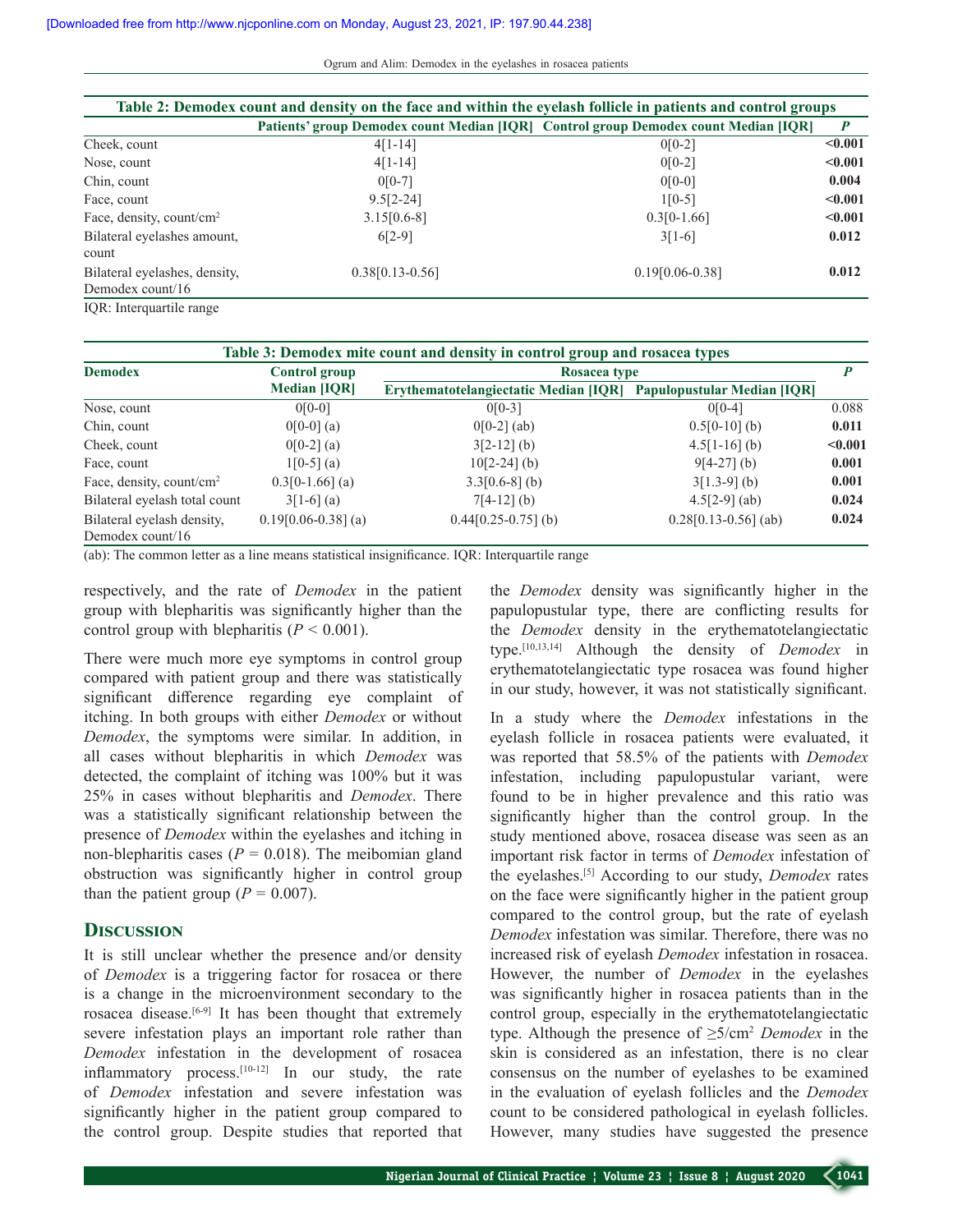of at least one *Demodex* mite in eyelash follicles as an infestation.[15,16] Sedzikowska *et al*. [17] reported that *Demodex* mite in the eyelashes should be at least seven *Demodex* observed in eight eyelashes to cause symptoms. In our study, although the rate of infestation in the eyelashes was similar in both groups, the high number of *Demodex* might be important in terms of the symptoms. However, other studies had reported that the number of *Demodex* in the eyelashes was similar in symptomatic and asymptomatic cases.<sup>[18]</sup> Our study has shown that in patients with rosacea who did not reach the high *Demodex* density (≥five mite/cm<sup>2</sup> ) that was considered pathogenic on the facial region, *Demodex*  infestation in the eyelashes could still be detected. Therefore, in cases where severe infestation has not been observed on the facial region, evaluating affected patients in terms of infestation of the eyelashes may be beneficial.

Wesolowska *et al*. [19] reported the rate of *Demodex* mite within the eyelash follicles in the general population as 41%, whereas Yula *et al*. [20] reported *Demodex* detection rate in blepharitis cases as 81.25%. In the study by Rodriguez *et al*. [21] with 20 patients with chronic blepharitis and 105 patients in the control group, the rate of *Demodex* in the eyelashes was found to be significantly higher in the patient group than in the control group. Nevertheless, there was no evaluation of the presence of rosacea accompanying *Demodex*  infestation in those patients. In our study, the rate of blepharitis in patient and control groups was similar, but the rate of *Demodex* in patients with blepharitis was significantly higher. This situation suggests that increased *Demodex* infestation may be accompanied by blepharitis in patients with rosacea.

The most common symptoms seen in the *Demodex*‑related eyes were itching, burning sensation, foreign body sensation, redness, crusting, blurred vision, irritation, but these symptoms were also frequently seen in non-*Demodex* patients.<sup>[17,22]</sup> Nevertheless, itching and crusting have been reported as important symptoms of *Demodex*‑associated blepharitis.[17,18,22] In our study, there was no significant difference in the presence of symptoms in *Demodex*‑associated blepharitis compared to the *Demodex*‑negative group. However, itchy eyes were significantly higher in *Demodex*‑positive cases without blepharitis.

#### **Limitation**

This study was conducted at a single center.

#### **Conclusion**

Our findings suggest that, when at least one *Demodex*  is found on the face in rosacea patients, the eyelashes should be examined for effective treatment of the mite. Furthermore, itchy eyes may be an important sign of the presence of *Demodex* mite in non-blepharitis people.

#### **Acknowledgements**

The authors thank Assistant professor Osman DEMIR (Gaziosmanpasa University, Medical School, Biostatistics Department) for help in the statistic work of the present study.

#### **Declaration of patient consent**

The authors certify that they have obtained all appropriate patient consent forms. In the form the patient (s) has/have given his/her/their consent for his/ her/their images and other clinical information to be reported in the journal. The patients understand that their names and initials will not be published and due efforts will be made to conceal their identity, but anonymity cannot be guaranteed.

## **Financial support and sponsorship**

Nil.

#### **Conflicts of interest**

There are no conflicts of interest.

#### **References**

- 1. Rather PA, Hassan I. Human demodex mite: The versatile mite of dermatological importance. Indian J Dermatol 2014;59:60‑6.
- 2. Ríos‑Yuil JM, Mercadillo‑Perez P. Evaluation of *Demodex folliculorum* as a risk factor for the diagnosis of rosacea ın skin biopsies. Mexico's General Hospital (1975‑2010). Indian J Dermatol 2013;58:157.
- 3. Forton F, Germaux MA, Brasseur T, De Liever A, Laporte M, Mathys C, *et al.* Demodicosis and rosacea: Epidemiology and significance in daily dermatologic practice. J Am Acad Dermatol 2005;52:74‑87.
- 4. Awais M, Anwar MI, Iftikhar R, Iqbal Z, Shehzad N, Akbar B. Rosacea – The ophthalmic perspective. Cutan Ocul Toxicol 2015;34:161‑6.
- 5. Gonzalez-Hinojosa D, Jaime-Villalonga A, Aguilar-Montes G, Lammoglia‑Ordiales L. Demodex and rosacea: Is there a relationship? Indian J Ophthalmol 2018;66:36‑8.
- 6. Gauwerky K, Klövekorn W, Korting HC, Lehmann P, Meigel EM, Reinel D, *et al.* Rosacea. J Dtsch Dermatol Ges 2009;7:996‑1003.
- 7. Moran EM, Foley R, Powell FC. Demodex and rosacea revisited. Clin Dermatol 2017;35:195‑200.
- 8. Liu J, Sheha H, Tseng SC. Pathogenic role of Demodex mites in blepharitis. Curr Opin Allergy Clin Immunol 2010;10:505-10.
- 9. Two AM, Wu W, Gallo RL, Hata TR. Rosacea: Part I. Introduction, categorization, histology, pathogenesis, and risk factors. J Am Acad Dermatol 2015;72:749-58.
- 10. Chang YS, Huang YC. Role of Demodex mite infestation in rosacea: A systematic review and meta‑analysis. J Am Acad Dermatol 2017;77:441‑7.e6.
- 11. Forton FM. Papulopustular rosacea, skin immunity and Demodex: Pityriasis folliculorum as a missing link. J Eur Acad Dermatol Venereol 2012;26:19‑28.
- 12. Zhao YE, Wu LP, Peng Y, Cheng H. Retrospective analysis of